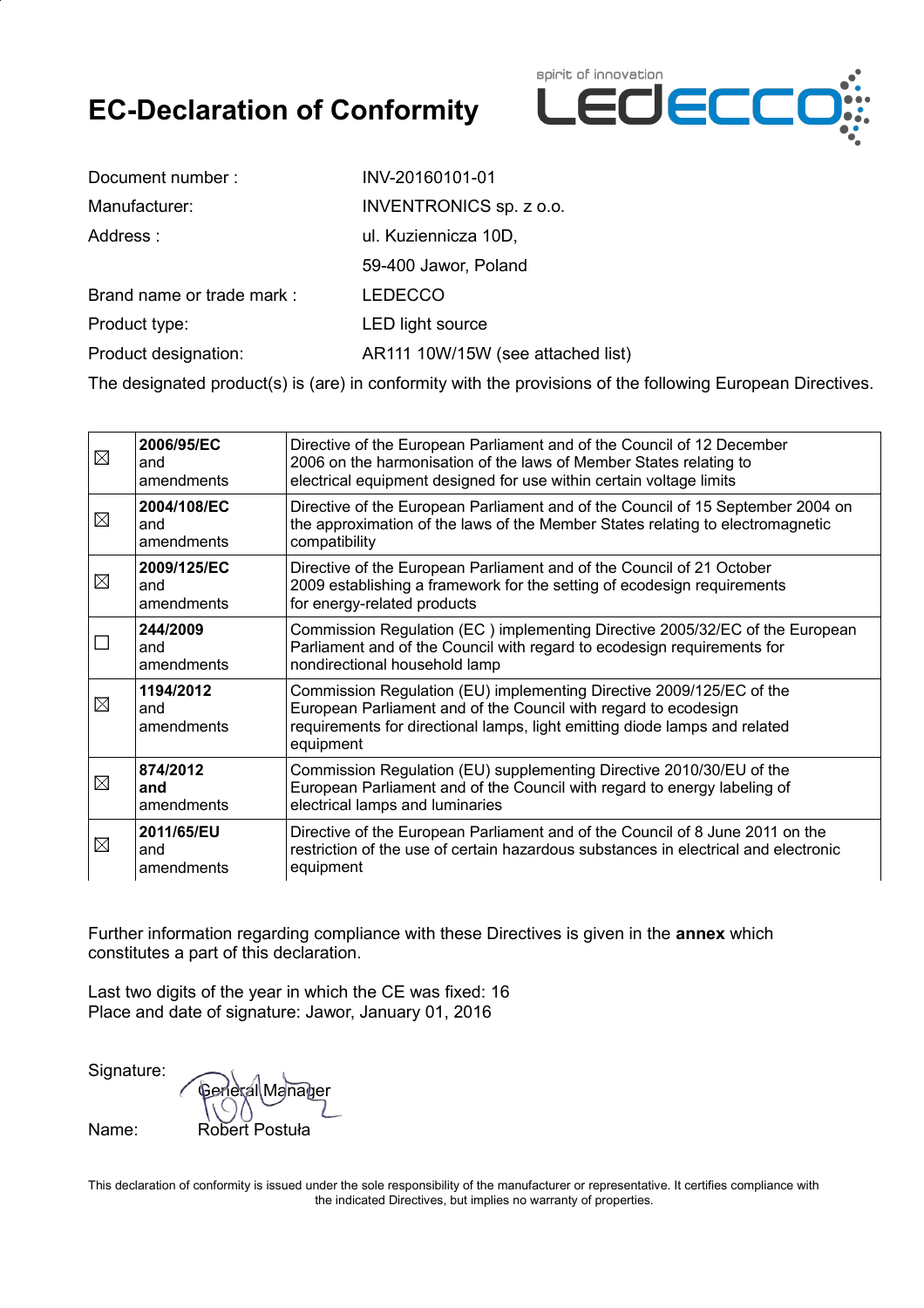### **EC-Declaration of Conformity Annex**

#### **Document number: INV-20160101-01**

The conformity of the designated product(s) with the provisions of the European Directive **2006/95/EC** is given by the compliance with the following European Standard(s) or other specifications. If not elsewhere/otherwise indicated the edition/amendment as referenced below applies.

| $\Box$ | EN 60155:<br>1995 + A1:1995 +<br>A2:2007        | Glow-starters for fluorescent lamps                                                                                                |  |
|--------|-------------------------------------------------|------------------------------------------------------------------------------------------------------------------------------------|--|
| $\Box$ | EN 60432-1:<br>2000 + A1:2005 +<br>A2:2012      | Incandescent lamps - Safety specifications - Part 1: Tungsten filament<br>lamps for domestic and similar general lighting purposes |  |
| $\Box$ | EN 60432-2:<br>2000 + A1:2005 +<br>A2:2012      | Incandescent lamps - Safety specifications - Part 2: Tungsten halogen lamps<br>for domestic and similar general lighting purposes  |  |
| $\Box$ | EN 60432-3:<br>2013                             | Incandescent lamps - Safety specifications - Part 3: Tungsten halogen lamps<br>(non-vehicle)                                       |  |
| $\Box$ | EN 60598-1:<br>2008 + A11:2009                  | Luminaires - Part 1: General requirements and tests                                                                                |  |
| $\Box$ | EN 60598-2-1:<br>1989                           | Luminaires - Part 2-1: Particular requirements - Fixed general purpose<br><b>luminaires</b>                                        |  |
| $\Box$ | EN 60598-2-2:<br>2012                           | Luminaires - Part 2-2: Particular requirements - Recessed luminaires                                                               |  |
| $\Box$ | EN 60598-2-3:<br>$2003 + A$                     | Luminaires - Part 2-3: Particular requirements - Luminaires for road and<br>street lighting                                        |  |
| $\Box$ | EN 60598-2-4:<br>1997                           | Luminaires - Part 2-4: Particular requirements - Portable general purpose<br><b>luminaires</b>                                     |  |
| $\Box$ | EN 60598-2-5:<br>1998                           | Luminaires - Part 2-5: Particular requirements - Floodlights                                                                       |  |
| $\Box$ | EN 60598-2-6:<br>1994 + A1:1997                 | Luminaires - Part 2-6: Particular requirements - Luminaires with built-in<br>transformers for filament lamps                       |  |
| $\Box$ | EN 60598-2-7: 1989<br>$+$ A2:1996 +<br>A13:1997 | Luminaires - Part 2-7: Particular requirements - Portable luminaires for<br>garden use                                             |  |
| $\Box$ | EN 60598-2-8:<br>2013                           | Luminaires - Part 2-8 : Particular requirements - Handlamps                                                                        |  |
| $\Box$ | EN 60598-2-10:<br>2003                          | Luminaires - Part 2-10: Particular requirements - Portable luminaires for<br>children                                              |  |
| $\Box$ | EN 60598-2-12:<br>2013                          | Luminaires - Part 2-12: Particular requirements - Mains socket-outlet<br>mounted nightlights                                       |  |
| $\Box$ | EN 60598-2-13:<br>2006 + A1:2012                | Luminaires - Part 2-13: Particular requirements - Ground recessed<br>luminaires                                                    |  |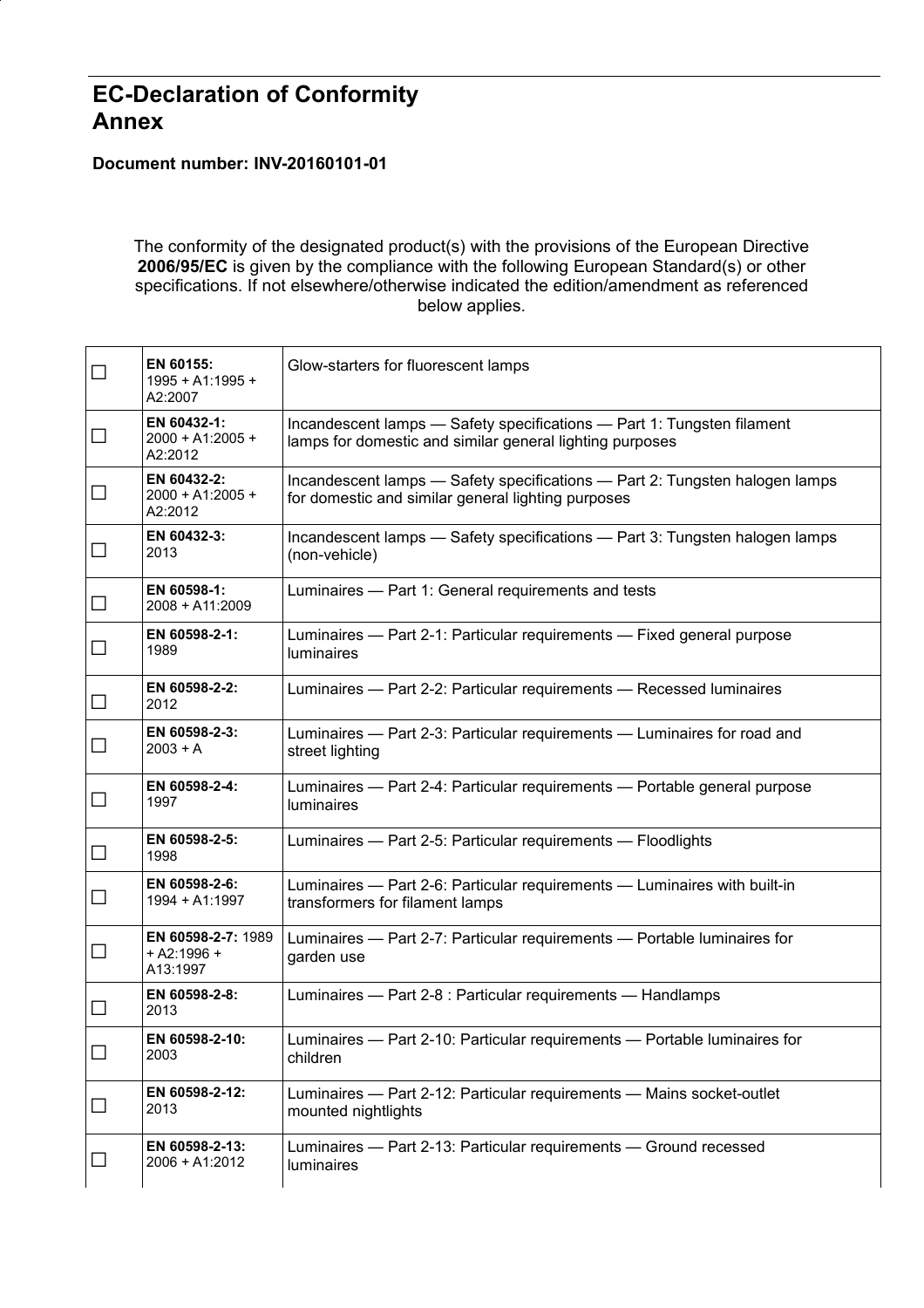| $\Box$       | EN 60598-2-20:<br>2010                                                                                  | Luminaires - Part 2-20: Particular requirements - Lighting chains                                                                                                                   |  |
|--------------|---------------------------------------------------------------------------------------------------------|-------------------------------------------------------------------------------------------------------------------------------------------------------------------------------------|--|
| $\Box$       | EN 60598-2-22:<br>1998 + A1:2003 +<br>A2:2008                                                           | Luminaires - Part 2-22: Particular requirements - Luminaires for emergency<br>lighting                                                                                              |  |
| $\Box$       | EN 60968:<br>2013                                                                                       | Self-ballasted lamps for general lighting services - Safety requirements                                                                                                            |  |
| $\Box$       | EN 61195:<br>1999 + A1:2013                                                                             | Double-capped fluorescent lamps - Safety specifications                                                                                                                             |  |
| $\Box$       | EN 61199:<br>$2011 + A1:2013$                                                                           | Single-capped fluorescent lamps - Safety specifications                                                                                                                             |  |
| $\Box$       | EN 60598-2-<br>12:2013                                                                                  | Luminaires - Part 2-12: Particular requirements - Mains socket outlet mounted<br>nightlights                                                                                        |  |
| $\Box$       | EN 61347-1: 2008<br>$+$ A1:2011 +<br>A2:2013                                                            | Lamp controlgear - Part 1: General and safety requirements                                                                                                                          |  |
| $\mathbf{L}$ | EN 61347-2-1.<br>$2001 +$<br>Corrigendum: 2003 +<br>$A1:2006 +$<br>Corrigendum:2006<br>Corrigendum:2010 | Lamp controlgear - Part 2-1: Particular requirements for starting devices (other<br>than glow starters)                                                                             |  |
| $\Box$       | EN 61347-2-2:<br>2012                                                                                   | Lamp controlgear - Part 2-2: Particular requirements for d. c. or a. c. supplied<br>electronic step-down convertors for filament lamps                                              |  |
| $\Box$       | EN 61347-2-3:<br>2011                                                                                   | Lamp controlgear - Part 2-3: Particular requirements for a. c. supplied<br>electronic ballasts for fluorescent lamps                                                                |  |
| $\Box$       | EN 61347-2-7:<br>2012                                                                                   | Lamp controlgear - Part 2-7: Particular requirements for battery supplied<br>electronic controlgear for emergency lighting (self-contained)                                         |  |
| $\Box$       | EN 61347-2-8:<br>$2001 +$<br>Corrigendum: 2003 +<br>A1:2006 +<br>Corrigendum:2010                       | Lamp controlgear - Part 2-8: Particular requirements for ballasts for fluorescent<br>lamps                                                                                          |  |
| $\Box$       | EN 61347-2-9:<br>2013                                                                                   | Lamp controlgear - Part 2-8: Particular requirements for ballasts for fluorescent<br>lamps                                                                                          |  |
| $\Box$       | EN 61347-2-10:<br>2001 + A1:2009 +<br>Corrigendum:2010                                                  | Lamp controlgear - Part 2-10: Particular requirements for electronic invertors<br>and convertors for high-frequency operation of cold start tubular discharge<br>lamps (neon tubes) |  |
| $\Box$       | EN 61347-2-11:<br>$2001 +$<br>Corrigendum: 2002 +<br>Corrigendum:2010                                   | Lamp controlgear - Part 2-11: Particular requirements for miscellaneous<br>electronic circuits used with luminaires                                                                 |  |
| $\Box$       | EN 61347-2-12:<br>$2005 + A1:2010$                                                                      | Lamp controlgear - Part 2-12: Particular requirements for d. c. or a. c. supplied<br>electronic ballasts for discharge lamps (excluding fluorescent lamps)                          |  |
| $\Box$       | EN 61347-2-13:<br>2006                                                                                  | Lamp controlgear - Part 2-13: Particular requirements for d. c. or a. c. supplied<br>electronic controlgear for LED modules                                                         |  |
| $\Box$       | EN 61549:<br>2003 + A1:2005 +<br>A2:2010 + A3:2012                                                      | Miscellaneous lamps                                                                                                                                                                 |  |
| $\boxtimes$  | EN 62031:<br>$2008 + A1:2013$                                                                           | LED modules for general lighting - Safety specifications                                                                                                                            |  |
| ⊔            | EN 62034:<br>2012                                                                                       | Automatic test systems for battery powered emergency escape lighting                                                                                                                |  |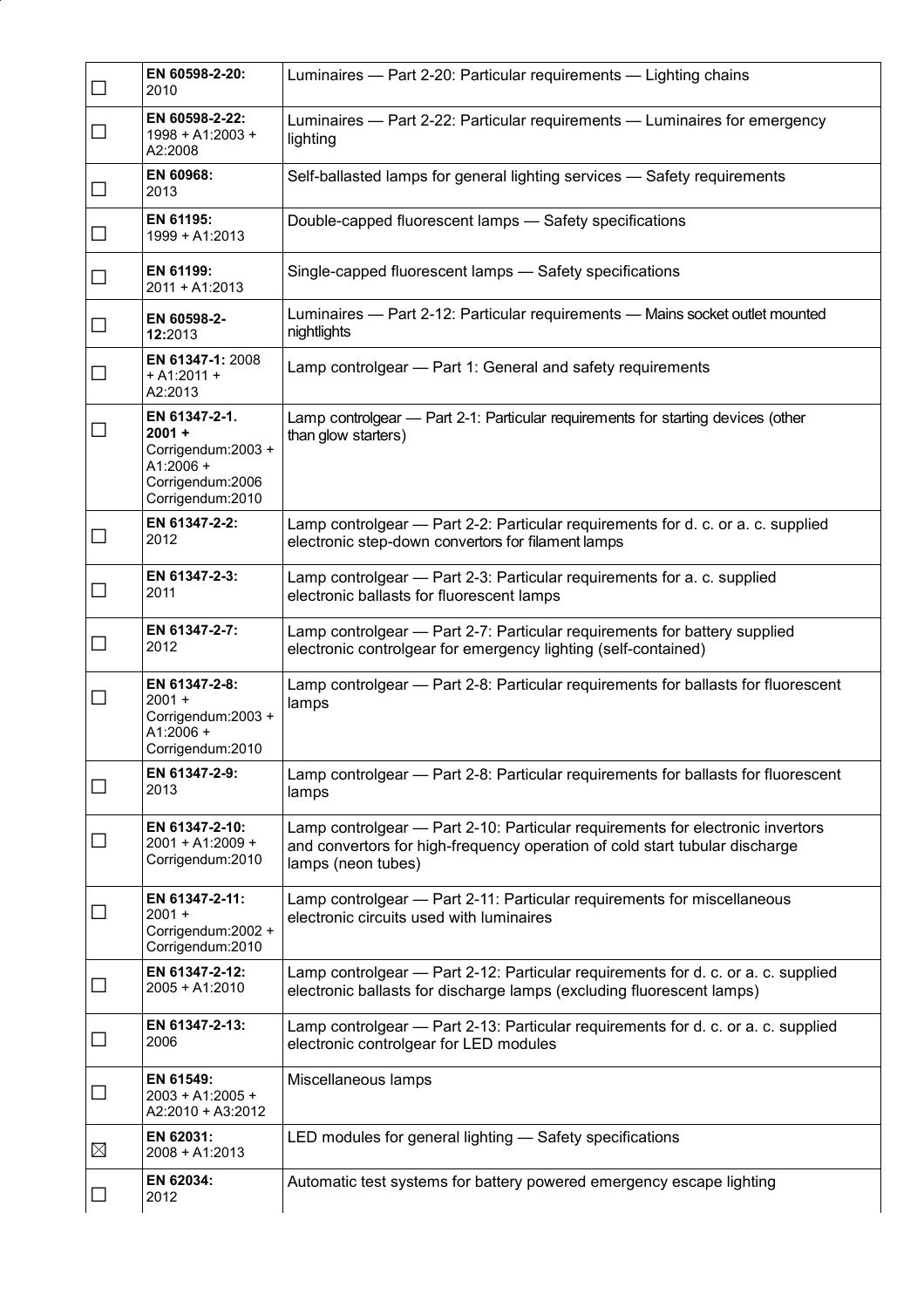|             | EN 62035:<br>$2000 + A1:2003 +$<br>A2:2012 | Discharge lamps (excluding fluorescent lamps)-Safety specyfications                                   |  |
|-------------|--------------------------------------------|-------------------------------------------------------------------------------------------------------|--|
| $\boxtimes$ | EN 62493:<br>2010                          | Assessment of lighting equipment related to human exposure to<br>electromagnetic fields               |  |
|             | EN 62532:<br>2011                          | Fluorescent induction lamps - Safety specifications                                                   |  |
|             | EN 62560:<br>2012                          | Self-ballasted LED-lamps for general lighting services by voltage $> 50$ V —<br>Safety specifications |  |
|             | EN 62776:<br>2015                          | Double-capped LED lamps for general lighting services — Safety specifications                         |  |
| $\boxtimes$ | EN 62471:<br>2008                          | Photobiological safety of lamps and lamp systems                                                      |  |

The conformity of the designated product(s) with the provisions of the European Directive **2004/108/EC** is given by the compliance with the following European Standard(s) or other specifications. If not elsewhere/otherwise indicated the edition/amendment as referenced below applies.

| $\boxtimes$ | EN 55015:<br>2013                                | Limits and methods of measurement of radio disturbance characteristics of<br>electrical lighting and similar equipment                                                                                                                                                |  |
|-------------|--------------------------------------------------|-----------------------------------------------------------------------------------------------------------------------------------------------------------------------------------------------------------------------------------------------------------------------|--|
| $\boxtimes$ | EN 61000-3-2:<br>$2006 + A1:2009$<br>$+ A2:2009$ | Electromagnetic compatibility (EMC) — Part 3-2: Limits — Limits for harmonic<br>current emissions (equipment input current $\leq 16$ A per phase)                                                                                                                     |  |
| $\boxtimes$ | EN 61000-3-3:<br>2013                            | Electromagnetic compatibility (EMC) — Part 3-3: Limits — Limitation of<br>voltage changes, voltage fluctuations and flicker in public low voltage<br>supply systems, for equipment with rated current ≤ 16 A per phase and<br>not subjected to conditional connection |  |
| $\boxtimes$ | EN 61547:<br>2009                                | Equipment for general lighting purposes - EMC immunity requirements                                                                                                                                                                                                   |  |

The conformity of the designated product(s) with the provisions of the European Directive **2011/65/EU** is given by the compliance with the following European Standard(s) or other specifications. If not elsewhere/otherwise indicated the edition/amendment as referenced below applies.

| $\mathbb{E}$ | EN 50581: | Limits and methods of measurement of radio disturbance characteristics of |
|--------------|-----------|---------------------------------------------------------------------------|
|              | 2012      | electrical lighting and similar equipment                                 |